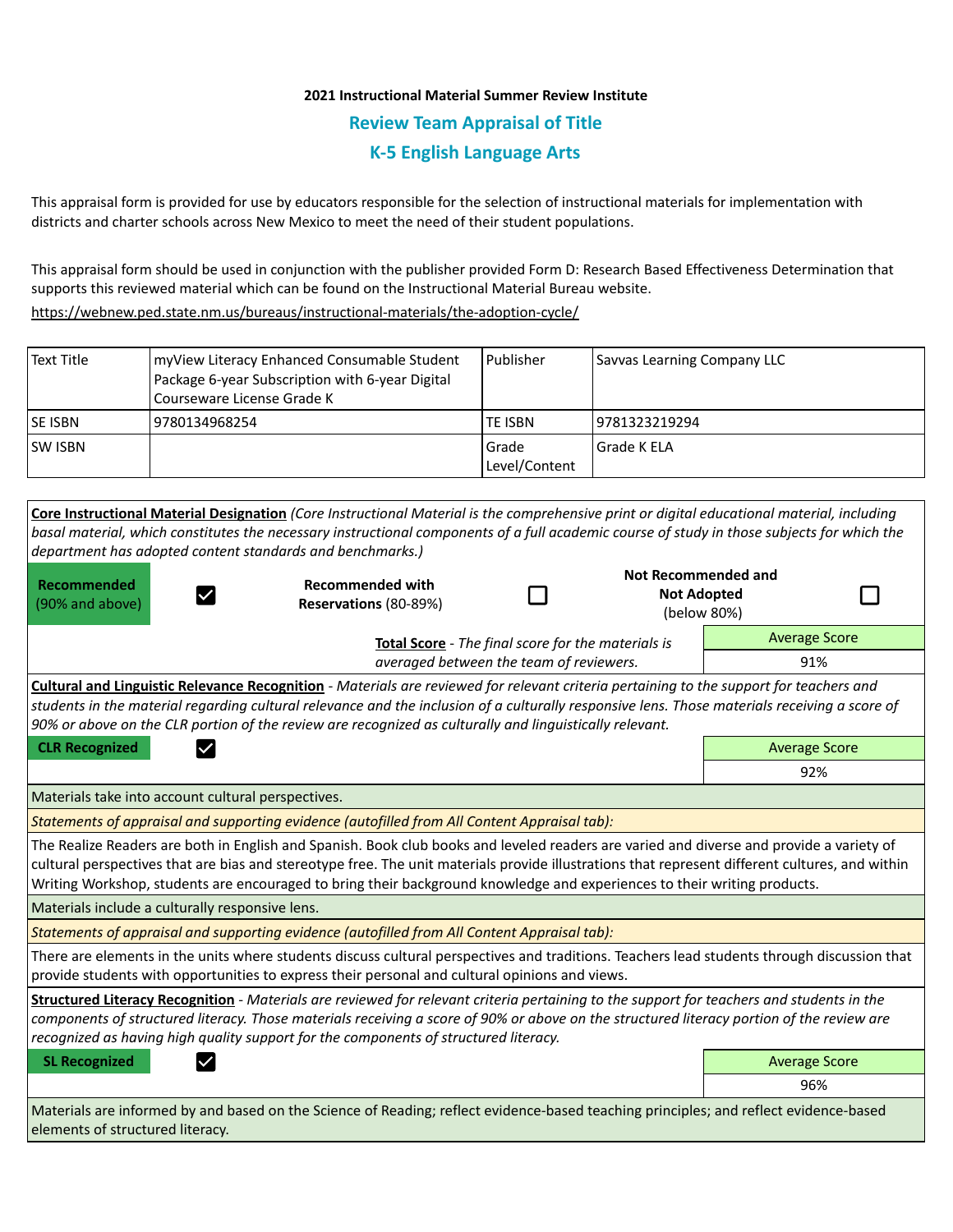*Statements of appraisal and supporting evidence (autofilled from Structured Literacy/ELA Content Appraisal tab):* 

The Reading Routines Companion provides guidance for teachers in the 5 elements of reading instruction. These practices are grounded in the science of reading. They are embedded throughout the materials. Teachers address phonological awareness skills before addressing phonics and so forth.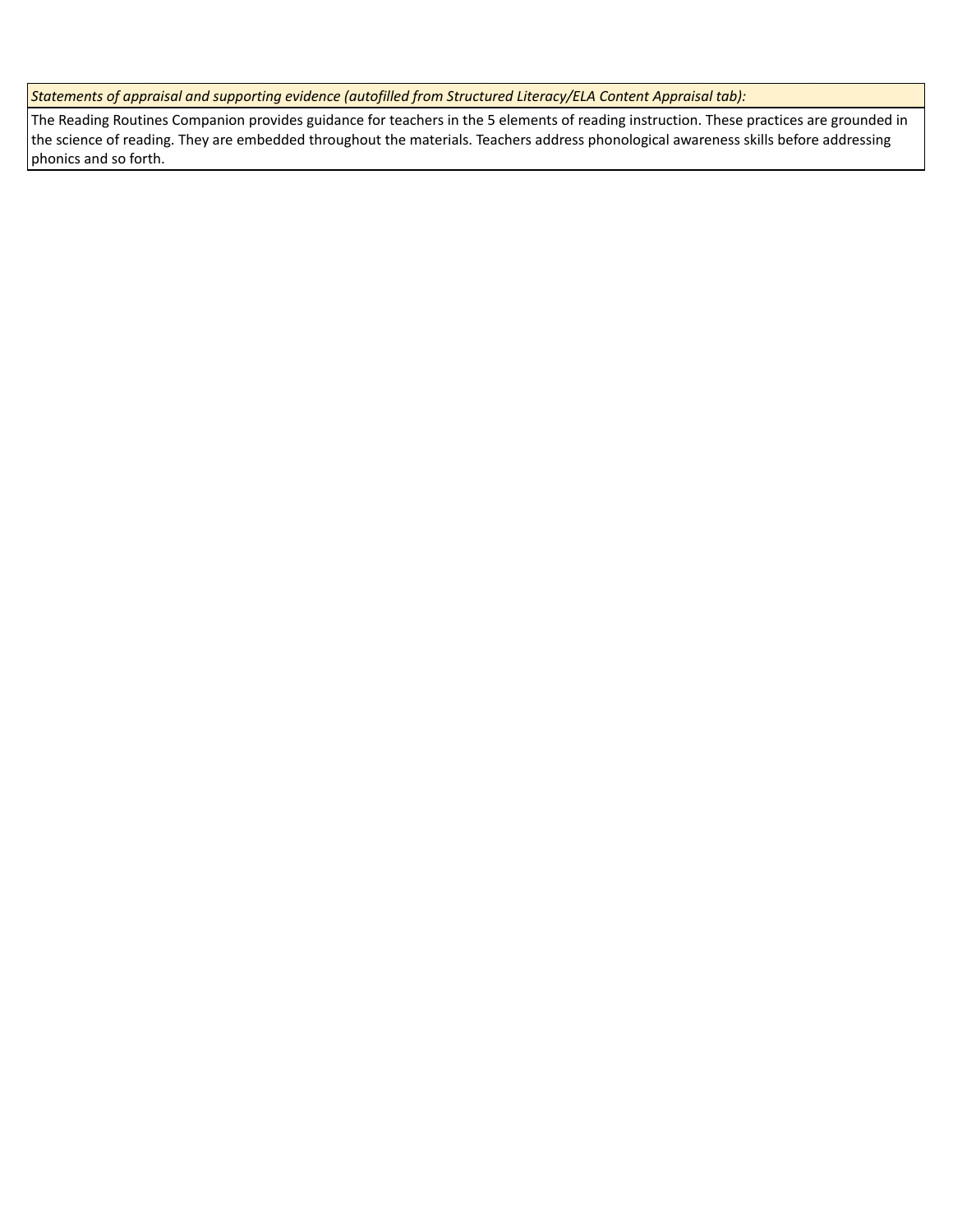**Standards Review** *- Materials are reviewed for alignment with the state adopted content standards, benchmarks and performance standards.*

Average Score

90%

Materials align with grade level ELA standards overall.

*Statements of appraisal and supporting evidence:* 

We recommend the materials. At the beginning of each unit, lesson, or activity the materials list the learning objectives, which are the standards. The routine of word work addresses foundational standards that are evident throughout the materials, including phonological awareness, phonics, and high frequency words. The materials address all the standards in the read aloud, close read, and shared read in a consistent manner. There is spiraling of the standards, especially in the "teacher-led" differentiation section.

Materials align to reading standards.

*Statements of appraisal and supporting evidence:* 

The materials include a wide range of literature (poetry, stories, folktales, fairy tales, myths, realistic fiction, drama) and informational text (persuasive text, biographies, narrative nonfiction). Online resources support assessment of reading standards (i.e.; fluency checks, listening comprehension, and vocabulary). Guided reading lesson plans address genre, text elements, and text structure. For literacy, the materials address setting, characters, events, problem, and resolution. Shared reading includes elements of close reading and read aloud strategies. This section addresses comprehension strategies related to the standards.

Materials align to writing standards.

*Statements of appraisal and supporting evidence:* 

There is a writing workshop component. Within this writing instructional format, we see mini-lessons on opinion writing, list books, narrative fiction, personal narrative, independent writing, shared back, and writing bridge (this addresses standards related to spelling, language, and conventions, and connecting reading to writing). Students learn to plan for their writing using what they know about reading (characters, events, settings, sequence, key details). Students are allowed to draw, dictate, or write if they have the readiness skills. Students learn to revise by using feedback from the teacher and adding details to their illustrations and writing.

Materials align to speaking and listening standards.

*Statements of appraisal and supporting evidence:* 

The materials include student collaboration where they can practice taking turns, following listening and speaking rules. Students are asked to listen and follow norms to ask and answer questions about key details. Students practice speaking in complete sentences, speaking clearly and loudly. Students have opportunities to learn, practice and master speaking and listening skills.

Materials align to language standards.

*Statements of appraisal and supporting evidence:* 

Within the writing workshop, materials address language standards like verbs, singular and plural nouns, adjectives, verb tenses, prepositions, capitalization and punctuation. Students also learn types of sentences and sentence structure. There are a vocabulary lessons that address shades of meaning.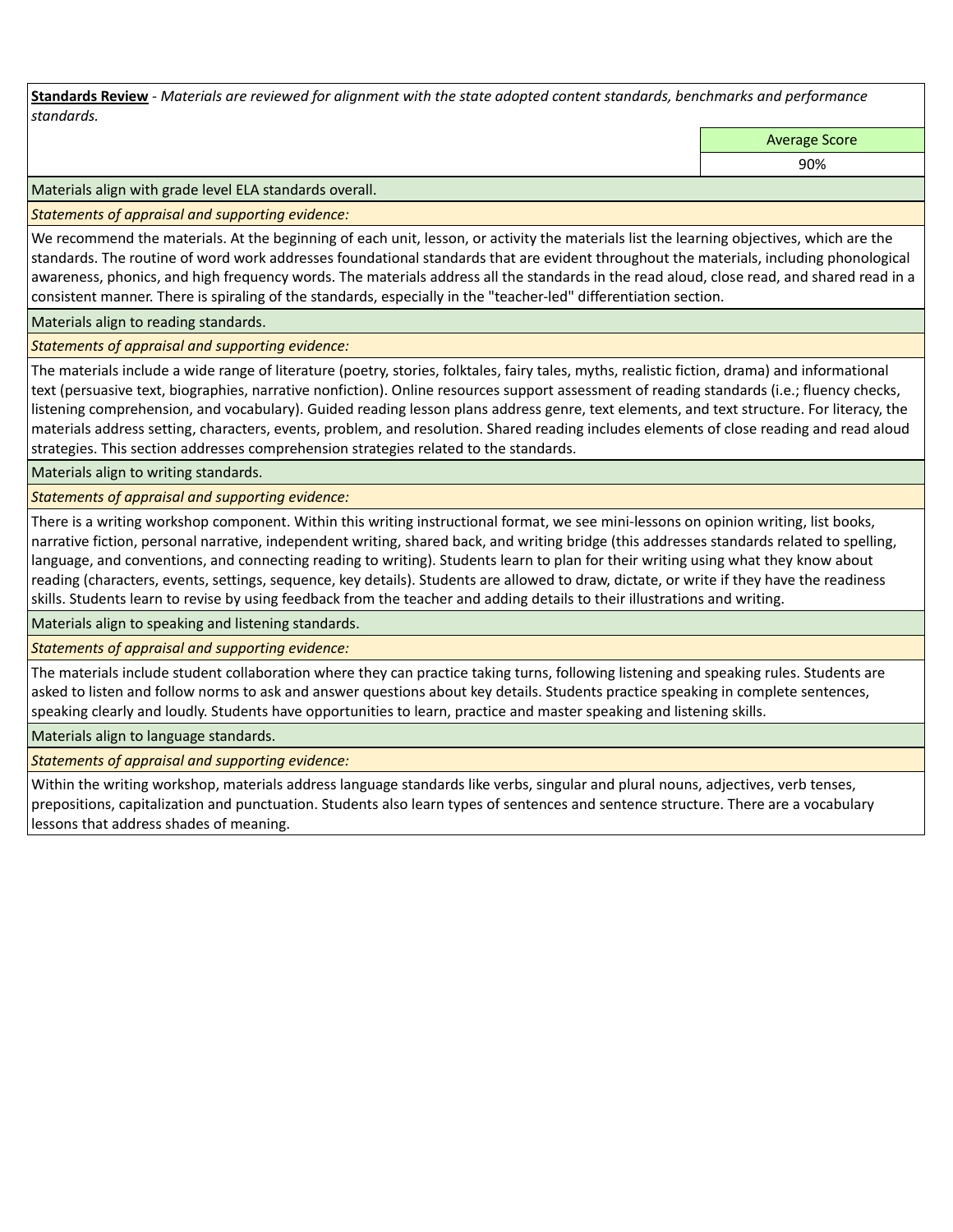**Structured Literacy Review** *- Materials are reviewed for relevant criteria pertaining to the support for teachers and students in the components of structured literacy.*

Average Score

96%

Materials are informed by and based on the Science of Reading; reflect evidence-based teaching principles; and reflect evidence-based elements of structured literacy.

*Statements of appraisal and supporting evidence:*

The Reading Routines Companion provides guidance for teachers in the 5 elements of reading instruction. These practices are grounded in the science of reading. They are embedded throughout the materials. Teachers address phonological awareness skills before addressing phonics and so forth.

**ELA Content Review** *- Materials are reviewed for relevant criteria pertaining to the support for teachers and students in the specific content area reviewed.* Average Score

91%

Materials provide sequential, cumulative instruction and practice opportunities for a full range of foundational skills.

*Statements of appraisal and supporting evidence:* 

Materials provide explicit lesson plans for phonological awareness, phonics, word work, vocabulary, and comprehension. Skills are organized in a sequential and cumulative way and students have multiple opportunities to apply their learned foundational skills by reading decodable text and guided reading text.

Materials provide a selection and range of high-quality texts worthy of students' time and attention, exhibiting exceptional craft and thought and/or providing useful information.

*Statements of appraisal and supporting evidence:* 

Materials support teachers and students by providing a unit launch activity (poem, poster, etc.) and providing a Unit Essential Question. Leveled readers and book club books are authentic literature aligned to the unit theme and specific genre story. The themes are current and relevant for the grade level. Each unit provides a rich variety of texts and genres.

Questions in the materials are high-quality text-dependent and text-specific questions. The overwhelming majority of these questions are text-specific and draw student attention to the particulars in the text.

*Statements of appraisal and supporting evidence:* 

Guided reading instructional materials prompt teachers to ask who, what, where, when, how questions and guide students to use text to support answers. Teachers are guided to model and practice using evidence from the text to answer questions. The First Read strategies include "think aloud" and close reading guiding questions that refer the students back to the evidence they collect from the text.

Materials provide scaffolding and supports to enable students' learning of English language arts.

*Statements of appraisal and supporting evidence:* 

Every lesson provides supports for English Language Learners that provide differentiation in instruction and strategies for students at different language proficiency levels (emerging, developing, expanding, and bridging). Lessons also provide opportunities for students to build background and connect to new learning. Using the online student interactive and assessment resources teachers can customize instruction for differentiation and provide the necessary supports for all students.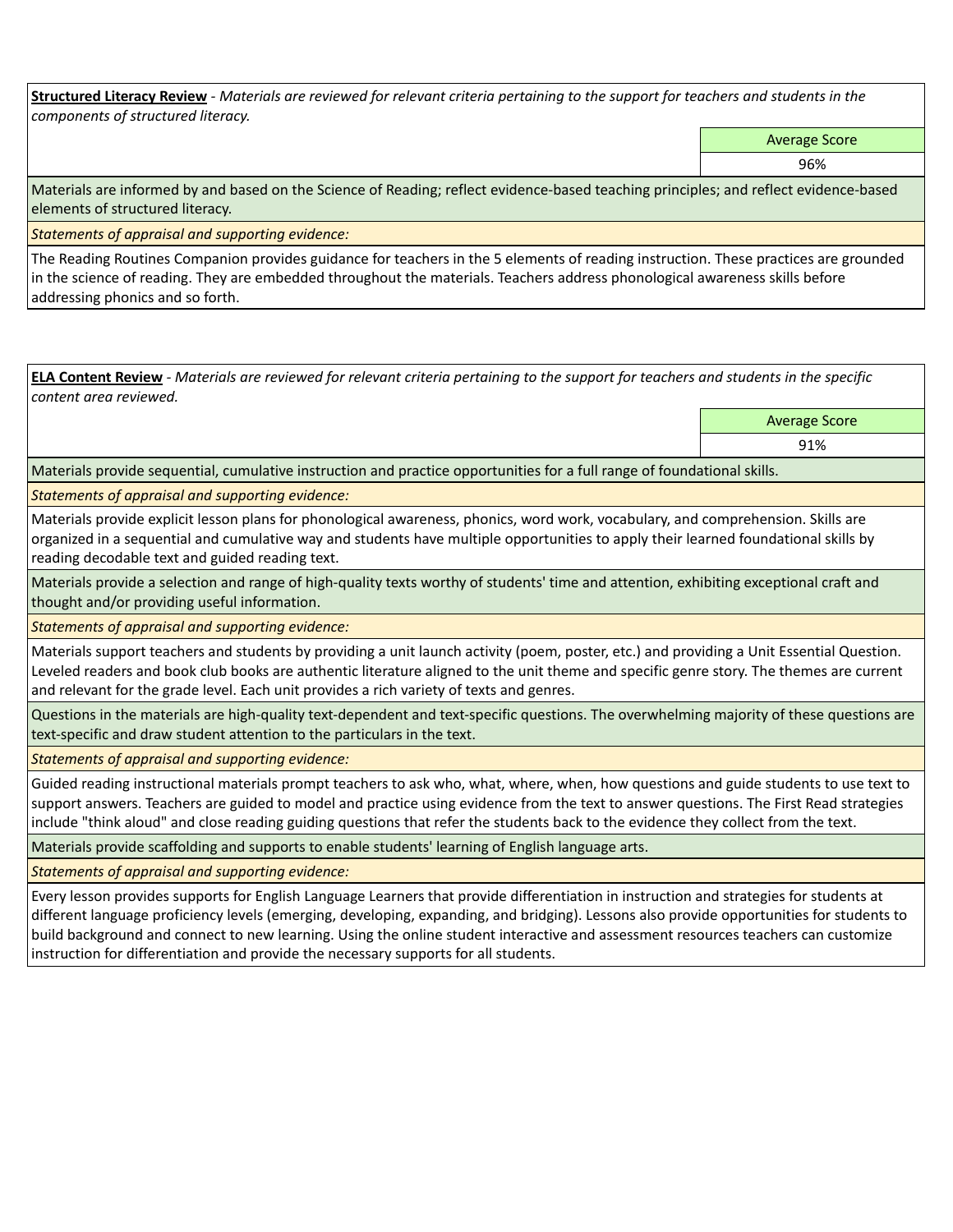**All Content Review** *- Materials are reviewed for relevant criteria pertaining to the support for teachers and students in the material regarding the progression of the standards, lesson structure, pacing, assessment, individual learners and cultural relevance.*

Average Score

94%

Materials are coherent and consistent with the standards that all students should study in order to be college and career ready.

*Statements of appraisal and supporting evidence:*

Materials follow a developmentally appropriate scope and sequence which addresses all Kindergarten level standards. There is also a scope and sequence per unit and daily plans with suggested instructional time per reading component and standard to be addressed. Each lesson includes a quick check for teachers to determine if students are struggling or succeeding and how to differentiate.

Materials are well designed and take into account effective lesson structure and pacing.

*Statements of appraisal and supporting evidence:*

The myView Literacy Crosswalk in the Reading Routines Companion indicates where the phonological and phonemic awareness, phonics, vocabulary, fluency, and comprehension routines are located in each unit. It also shows the progression of learning by building upon previously taught skills and strategies.

Materials support teacher planning, learning, and understanding of the standards.

*Statements of appraisal and supporting evidence:*

Guided reading and trade book lesson plans indicate the genre, text elements, and text structure. The materials also include explicit guided reading instruction prompts. The units all follow the same pattern, allowing teachers to follow a consistent routine for instruction. The search capabilities of the online materials facilitates finding and selecting materials for instruction in an efficient manner.

Materials offer teachers resources and tools to collect ongoing data about student progress on the standards.

*Statements of appraisal and supporting evidence:*

The assessment tools include an assessment guide that includes formative, weekly, and unit assessments. Within the units we see quick checks, fast track assessment, checklists, and assess for understanding that provide immediate formative assessment data for teachers to make informed instructional decisions. The materials also provide grouping suggestions and conference prompts to scaffold student learning. It has performance-based assessments like the project based inquiry at the end of each unit.

Materials support effective use of technology to enhance student learning.

*Statements of appraisal and supporting evidence:*

The materials have online games for practice. Leveled readers, student interactive, learning videos, and even assessments are available through the Savvas online platform. These resources can be assigned to students at a differentiated level. These is also a foundational skills digital kit with word cards, letter tiles, high frequency cards, and picture cards by unit and lesson. Students can interactively use these tools for practice and review. Students learn pre-skills for digital citizenship and for conducting research online.

Materials can be easily customized for individual learners.

*Statements of appraisal and supporting evidence:* 

Student interactives and assessments are customizable by group and student. There are also professional development videos for teachers that address differentiating instruction for ELLs. The Teacher-Led Options provide small group, intervention activities, strategy group, conferring, leveled readers, and independent reading activities that can meet the needs of all students.

Materials give all students extensive opportunities and support to explore key concepts.

*Statements of appraisal and supporting evidence:*

In the section "Introduce and Immerse", teachers can find conferring support for ELLs at the emerging, developing, expanding, and bridging level. There is also ELL mini-lesson support. There is targeted support for ELLs to find main idea and details in stack books, and generate ideas via mind-mapping. Texts and other resources are available in Spanish and scaffold for ELLs are evident throughout the materials.

Materials take into account cultural perspectives.

*Statements of appraisal and supporting evidence:*

The Realize Readers are both in English and Spanish. Book club books and leveled readers are varied and diverse and provide a variety of cultural perspectives that are bias and stereotype free. The unit materials provide illustrations that represent different cultures, and within Writing Workshop, students are encouraged to bring their background knowledge and experiences to their writing products.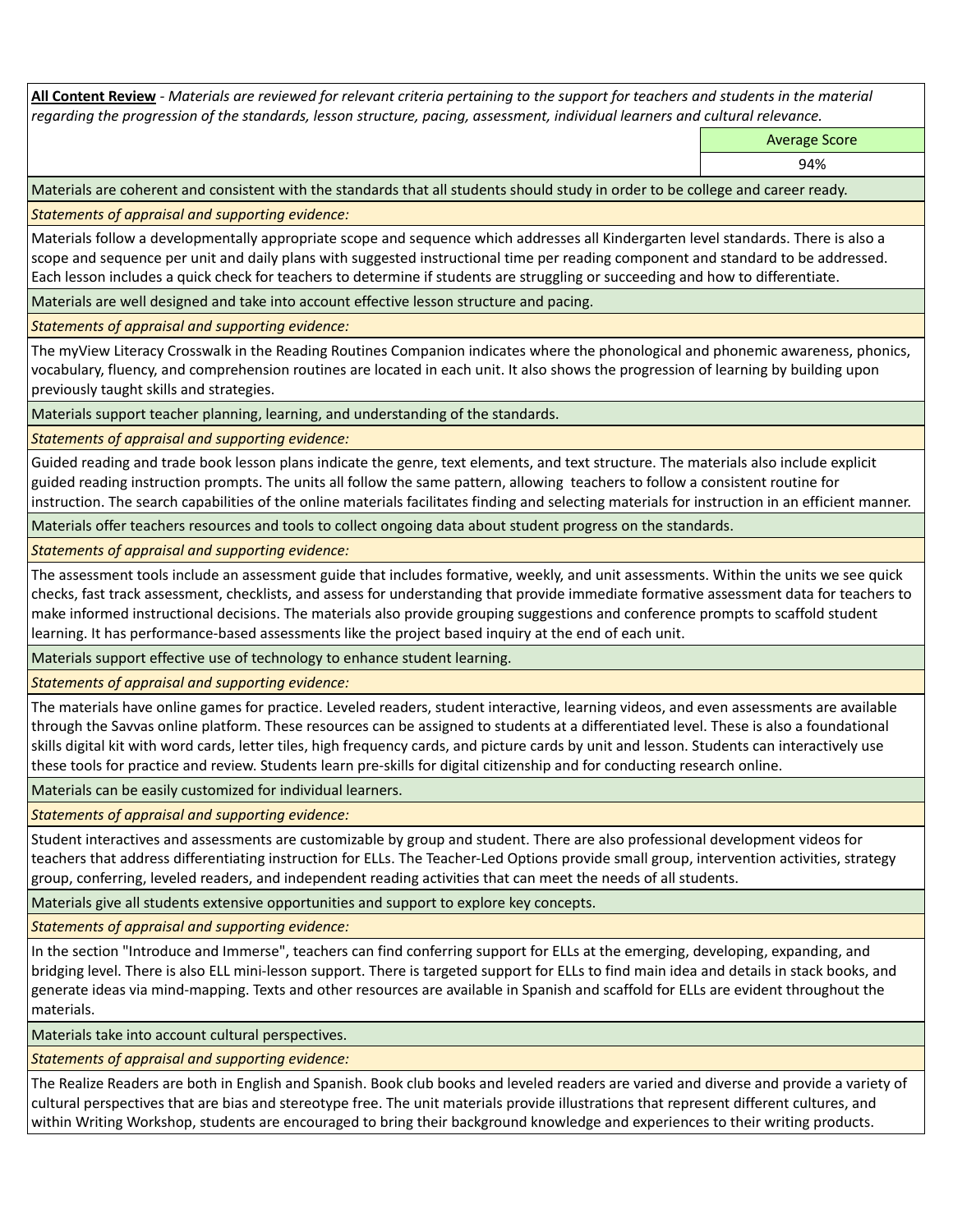Materials include a culturally responsive lens.

*Statements of appraisal and supporting evidence:*

There are elements in the units where students discuss cultural perspectives and traditions. Teachers lead students through discussion that provide students with opportunities to express their personal and cultural opinions and views.